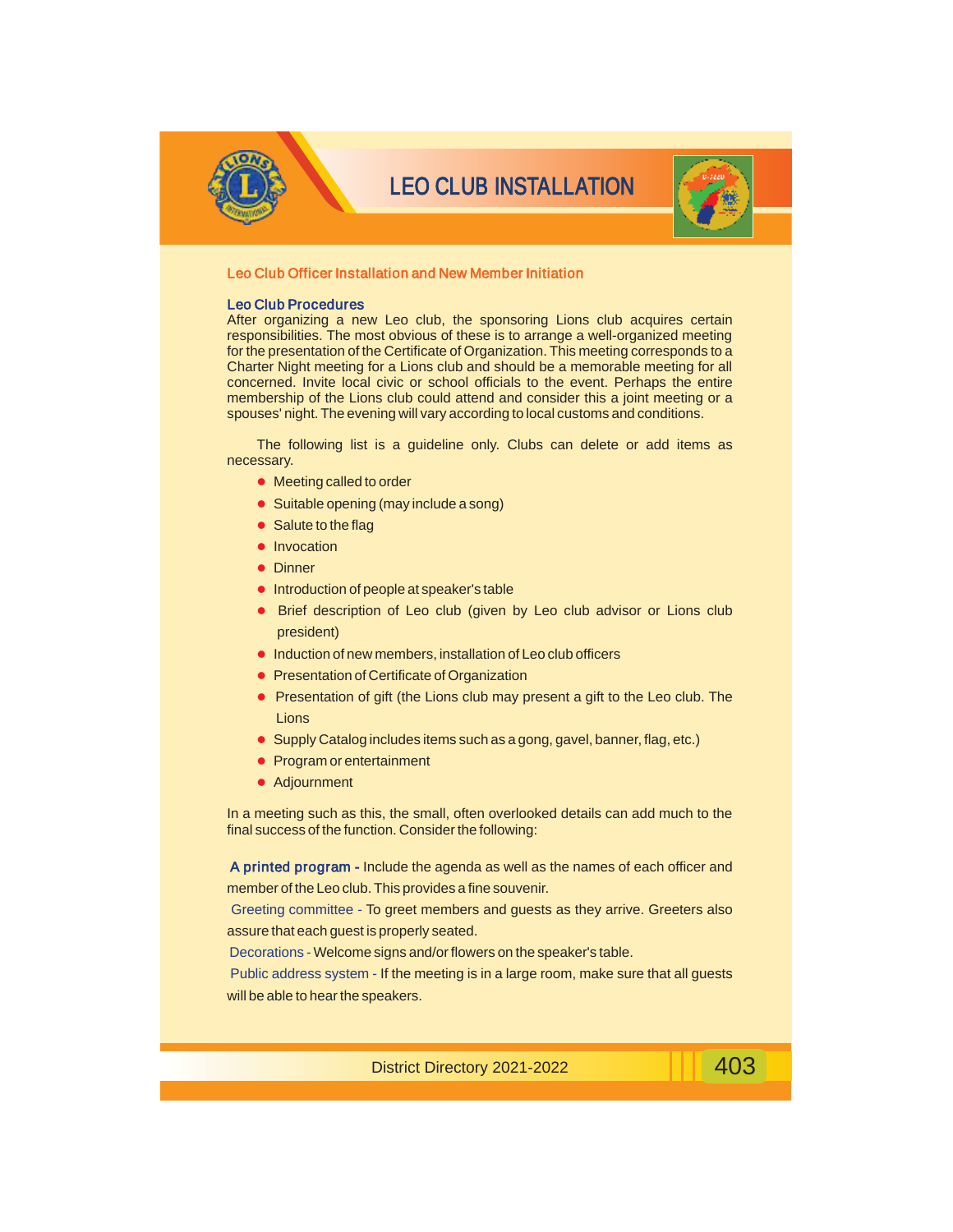

## LEO CLUB INSTALLATION



#### Ceremony for Installation of Leo Club Officers

The Leo club advisor or a Lions club officer presides over this ceremony.

Installing officer: "It is my privilege to be here to install the officers of the Leo Club.

Having received the trust of the club membership, I am sure that they will carry out faithfully their duties with respect to their community and their fellow members. To that purpose, I would like to call each to the podium, to repeat the duties that each has freely accepted upon his/her nomination as a Leo club officer."

\_\_, you have been elected to serve your club as treasurer, and as such you will receive all monies and deposit the same in a bank recommended by the board of directors. You will pay out money on their authority and will prepare and submit monthly financial reports to them. You will also be vigilant in keeping and building the spirit of unity and cooperation with the other Leo club officers, the board of directors, and the Leo advisor. Will you perform these duties to the best of your ability?" Installing treasurer: "Leo \_\_

### Treasurer: "I will."

\_, you have been elected to serve your club as secretary. You will be under the supervision and direction of the president and the board of directors. You shall keep the general club records, including the board of directors' meeting minutes, officers' lists, committee appointments, attendance records, and up-to-date membership lists. You will be responsible for sending activity reports and the Annual Leo Club Membership Report to the international office. You will also be vigilant in keeping and building the spirit of unity and cooperation with the other Leo club officers, the board of directors and the Leo advisor. Will you perform these duties to the best of your ability?" Installing secretary:

#### Secretary: "I will."

\_\_\_, you have been elected to serve your club as vice president. You shall occupy the position of the president if, for any reason, the president is unable to perform his/her duties. In this event, you shall have the same authority as the president and shall fulfill his/her role accordingly. You will also help the president in fostering unity among the Leo club members, with the sponsoring Lions club, and with the Leo club advisor. Finally, you will support and aid the president in his/her initiatives and service projects. Installing vice president: "Leo \_\_

Will you, as vice president, perform your duties to the best of your ability?"

#### Vice President: "I will."

Installing Leo club president: "Leo \_\_\_\_\_\_\_\_\_\_\_, you have been elected to the office of president of your club. You are the club's chief executive officer. You will do all in your power to foster unity among club members. You will also work with the sponsoring Lions club and the Leo club advisor. You will preside at all meetings and shall be chairperson of the board of directors. You will see that the committees function properly, call for regular committee reports, and oversee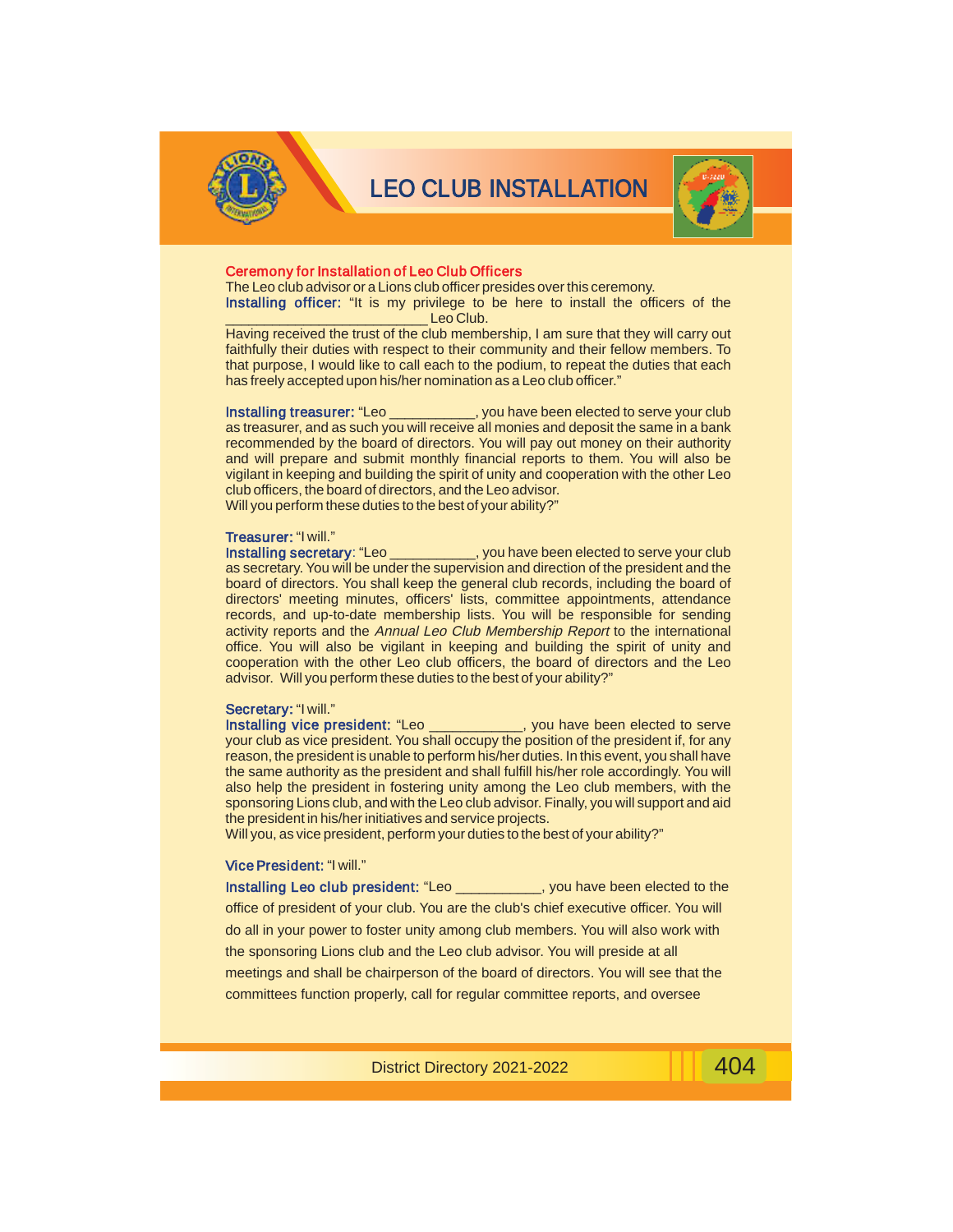



regular elections. You will also work to determine service needs in your community and motivate your club's members to respond to them generously. Will you, as president, perform these duties to the best of your ability?"

#### President: "I will."

Installing Leo club directors: (The installing officer addresses the entire group of directors.) "You have been elected to the important position of director. You will form part of the executive board of the Leo club. You will faithfully attend the regular and special meetings of your club. You will do your best to form and carry out its policies. As a member of the board of directors, you will be vigilant in authorizing all payments and refrain from creating indebtedness beyond the income of the club. Nor will you disburse funds for purposes non-essential to the objective of the club. Will you perform these duties to the best of your ability?"

#### Leo club directors: "I will." Initiation Ceremony for New Members

The Leo club president, the Leo club advisor or a specific Lions club officer performs the ceremony for the initiation of new members.

The presiding officer calls the meeting to order with these words: "We are about to begin the initiation ceremony which will welcome new members to the

Leo Club. This is a most important occasion for these members and for our club, and I sincerely request the attention and silence of the membership during the ceremony. Please withhold any applause or demonstrations until it is complete. I will now call the names of the new members and as I do, I request that they rise and come forward."

The presiding officer calls the names of the new members. When all the candidates are standing, the officer says:

"On behalf of the officers and members, I welcome you to the \_\_\_\_\_\_\_\_\_\_\_\_\_ Leo Club. You have been invited to become members, and we are all happy and proud of your decision to accept.

Membership in a Leo club is a privilege. You are about to enter a program that extends throughout the world. It began in 1967 as an official activity of Lions Clubs International. Leo goals include high moral standards, personal responsibility, an attitude of cheerfulness and understanding, and in addition, extending a helping hand to those in need.

Now, in your own community and with your own acquaintances, an entire series of challenges await. You are not alone in your efforts. At all times, you can count on the encouragement and cooperation of your fellow Leo club members, officers, and the Leo club advisor. They will be happy to help you achieve the high goals which you have adopted.

Once again, I express my congratulations to you for having joined this club. I now ask that you repeat after me the obligation of membership: 'I...(each one should state his/her name)...in the presence of the members of the Leo club...take on this solemn obligation...to abide by the constitution and bylaws of the club...to attend all meetings regularly...to support and further the interests of the club...in all its undertakings...and to contribute my fair share...towards the financial support of the